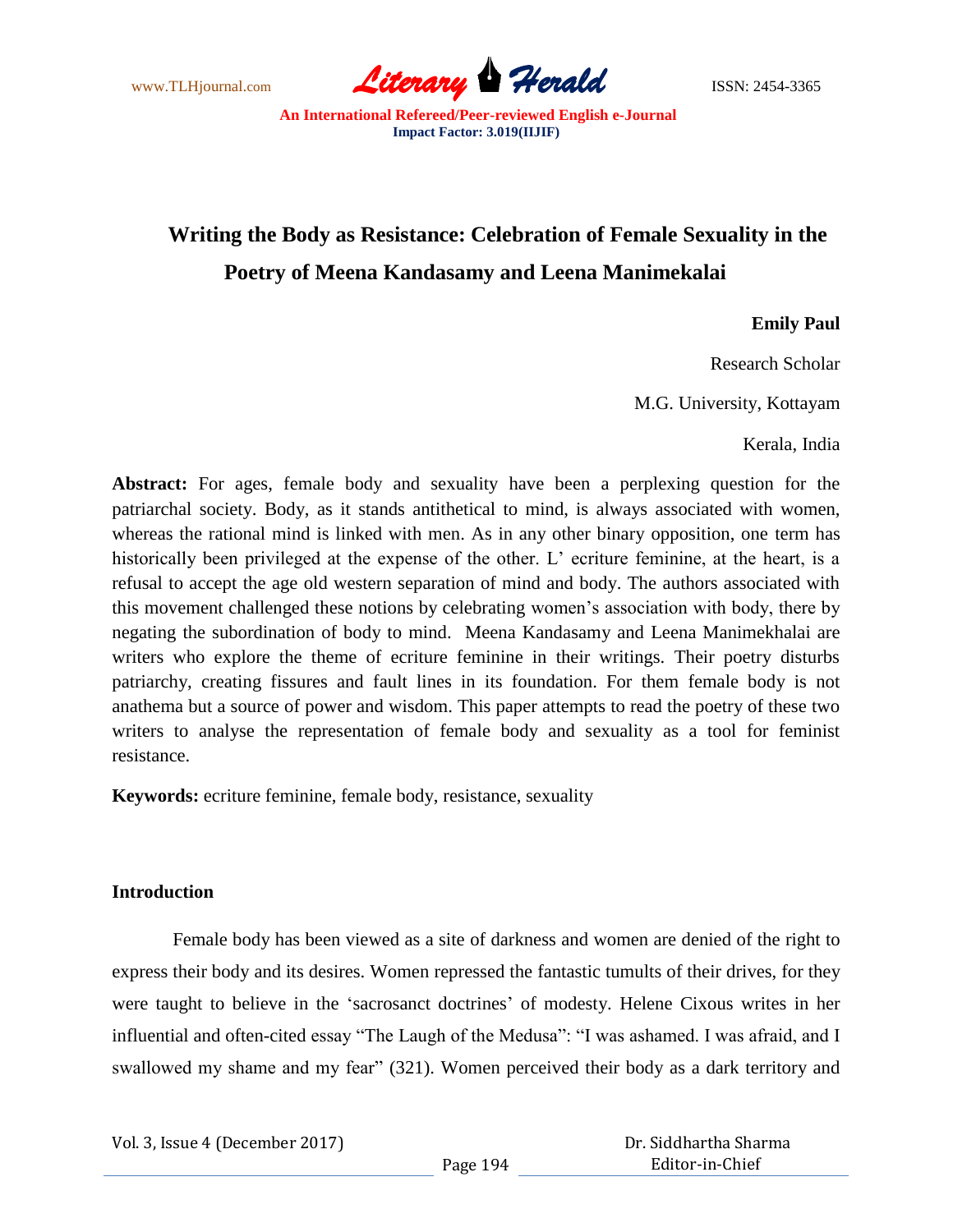www.TLHjournal.com *Literary Herald*ISSN: 2454-3365

they lived their life in perpetual fear of darkness as darkness is believed to be dangerous. Woman is associated with body and at the same time she has no autonomy over her body.

"Write yourself. Your body must be heard". Since Cixous made this historical pronouncement in 1974, there have been continual attempts to inscribe female body and its incredible stream of phantasms in writings. "The Laugh of the Medusa", as its title might suggests, ultimately celebrates that which in women has been denigrated for centuries, and urges us to embrace "differences". Cixous believes that the expression of female sexuality in literature is essential in order to break the dead lock of masculinist writing. She writes: "woman must write herself: must write about women and bring women to writing, from which they have been driven away as violently as from their bodies- for the same reasons, by the same law, with the same fatal goal" (322).

#### Writing the Body

Writing the body is a process of liberation. By writing herself woman will return to the body, over which she had no authority. Thus it aims at retrieving the kingdom of body to its unnamed, unacknowledged sovereigns. It gives women a chance to speak out by breaking the curse of silence. The desire to be heard as women within a female discourse rather than women as subjects of male discourse resulted in challenging the phallogocentric language. Feminine writing rejects the phallogocentric language as it is anchored and controlled by the phallus. The group of French feminists including Cixous and Luce Irigaray advocated for a feminine language to write about female experiences.

Cixous" essay is a scathing attack on the Freudian and Lacanian concept of "lack". Freud conceived female body as a "dark continent", marked by the lack of penis. Cixous undermines this idea by using it as a metaphor to celebrate the lack of control possible for women in the phallogocentric symbolic order. Through the image of the laughing, beautiful Medusa, Cixous unravels the unexplored world of female sexuality. In her famous essay "Writing the Body: Toward an Understanding of *l' Ecriture Feminine",* Ann Rosalind Jones writes: " If women are to discover and express who they are, to bring to the surface what masculine history has been

Vol. 3, Issue 4 (December 2017)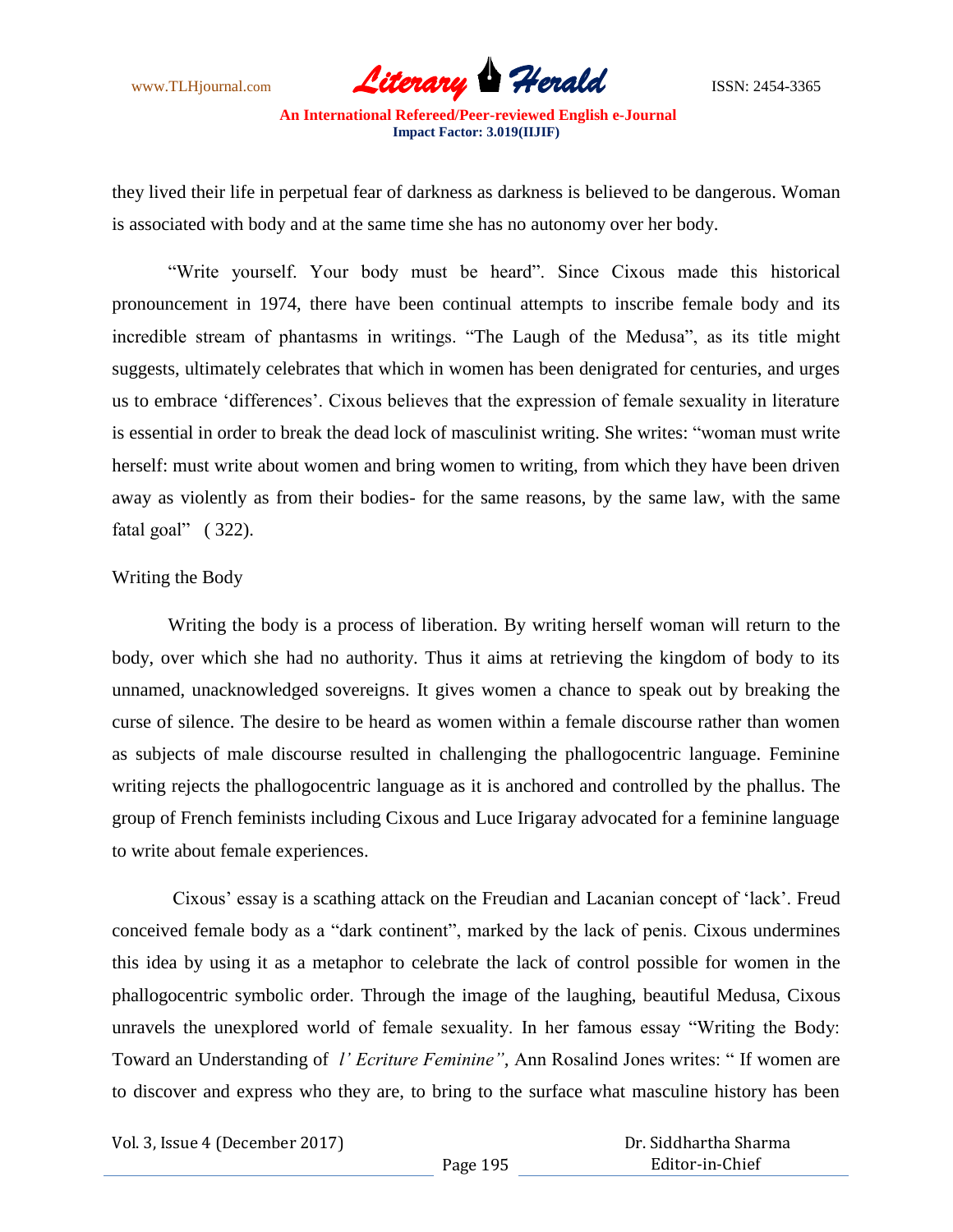www.TLHjournal.com *Literary Herald*ISSN: 2454-3365

repressed in them, they must begin with their sexuality. And their sexuality begins with their bodies, with their genital and libidinal difference from men" (361).

Writing the body can be considered as a process of self- discovery as well as a way of resistance. Feminist writers and thinkers used this mode of writing to subvert the age old signification attributed to female body and also to resist the patriarchal oppression. Through the overt depiction of body, hushed up feelings and emotions, writers tried to assert their right over their body. It was partly out of the realization that female body is the source of female writing and partly out of a desire to create a female literary tradition.

#### Body as Resistance

Meena Kandasamy and Leena Manimekalai are writers who explore the theme of ecriture feminine in their writings. Their poetry disturbs patriarchy, creating fissures and fault lines in its foundation. For them, female body is not anathema but a source of power and wisdom. This paper attempts to read the poetry of these writers to analyse the representation of female body and sexuality and also to study how it works as a tool for feminist resistance. Their writings are centered on feminism and caste oppression. Through their verse they fight back against the patriarchal oppression.

Being a dalit woman writer, Kandasamy had to face the bitterness of social oppression. Her poems are informed by a sense of gender relations that suggest being a woman in a largely patriarchal society is another form of being slave. Her poetry is powerful enough to disarm the sting of phallocentrism. She writes about her style and purpose of writing in the preface to *Ms. Militancy,* "Should You Take Offence":

> I work to not only get back at you. I actually fight to get back to myself. I do not write in to patriarchy. My Maariamma bays for blood. My Kali kills. My Draupadi strips. My Sita climbs on to a stranger's lap. All my women militate... Call me names if it comforts you. I no longer care. The scarlet letter is my monogram…I strive to be a slut in a world where all sex is sinful (8-9).

| Vol. 3, Issue 4 (December 2017) |          | Dr. Siddhartha Sharma |  |
|---------------------------------|----------|-----------------------|--|
|                                 | Page 196 | Editor-in-Chief       |  |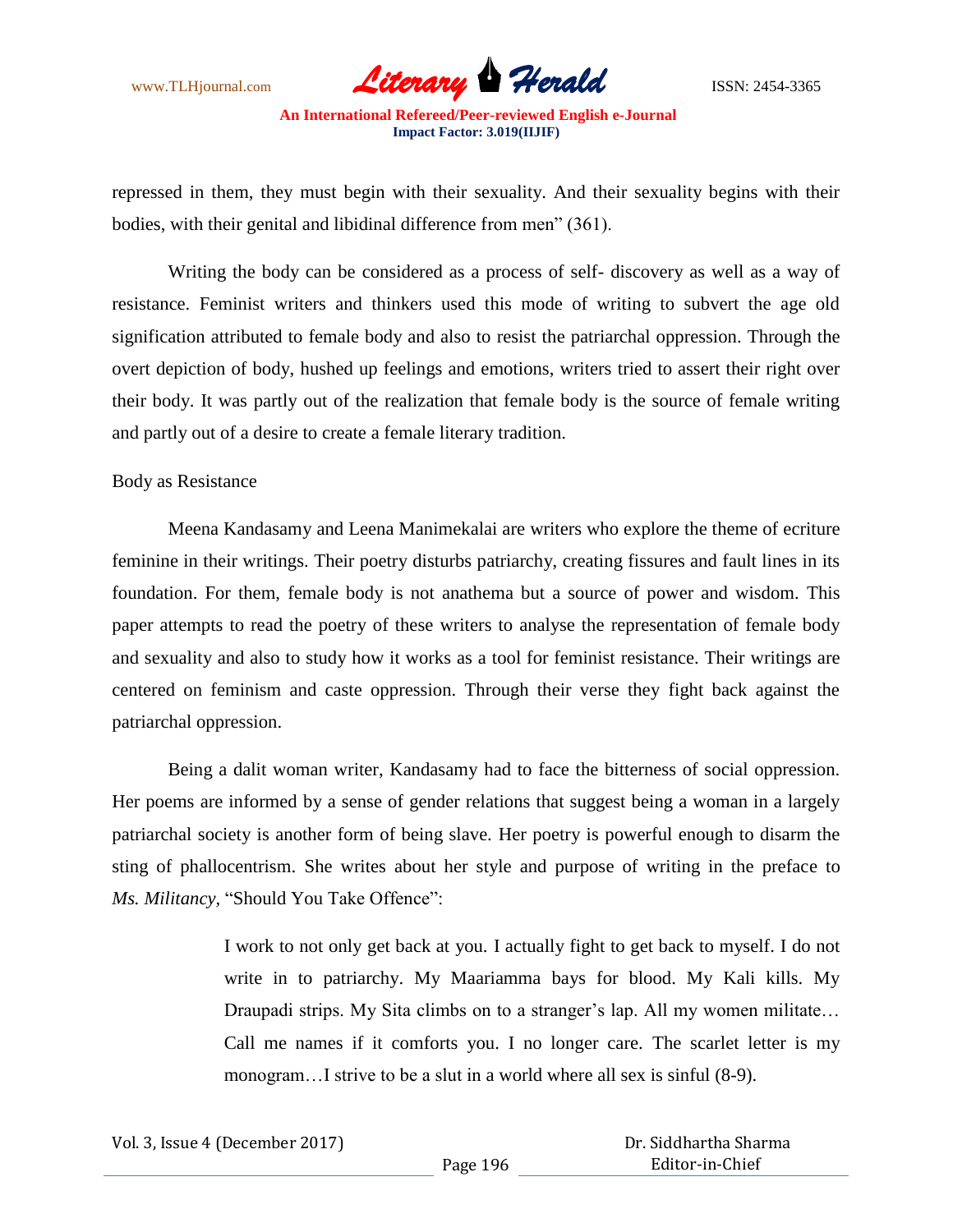

The unbridled sexuality in Kandasamy"s writings becomes the main weapon of her social militancy. For her, poetry is a way of resistance. She subverts patriarchal myths in such a way to give a voice to the voiceless. The unique and powerful language suits her purpose. She speaks about her language: "This tongue allows me to resist rape, to rescue my dreams. My language is not man-made; it is beyond the white-hot rules of your seminal texts. My language is dark and dangerous and desperate in its eagerness to slaughter your myths" (8-9). Her poems question and subvert all the accepted norms of sexual fidelity and chastity. According to Kandasamy, poetry heals her and helps in channelizing her anger.

Her poem "Random Access Man" retells the myth of Ramayana. In Ramayana Sita is an ideal, submissive and subservient wife. She abandoned all the comforts of palace, accompanied her husband to the forest, remained chaste throughout her life and was forsaken by her husband, Rama. Kandasamy"s poem is a subversive text in which we see a husband who is cold and mute to his wife"s desires. On cold nights he played Gandhi to his waiting wife"s body.

Denial aroused desire and

Lust rolled on her breasts

Lust rode her hips. (46)

Instead of being a chaste wife she decided to pick a random man. She sent her husband on a wild- goose chase:

> Get me the testicle of a golden deer, She said, get me its musk So we can rouse your manhood She picked herself a random man For that first night of fervor. (46)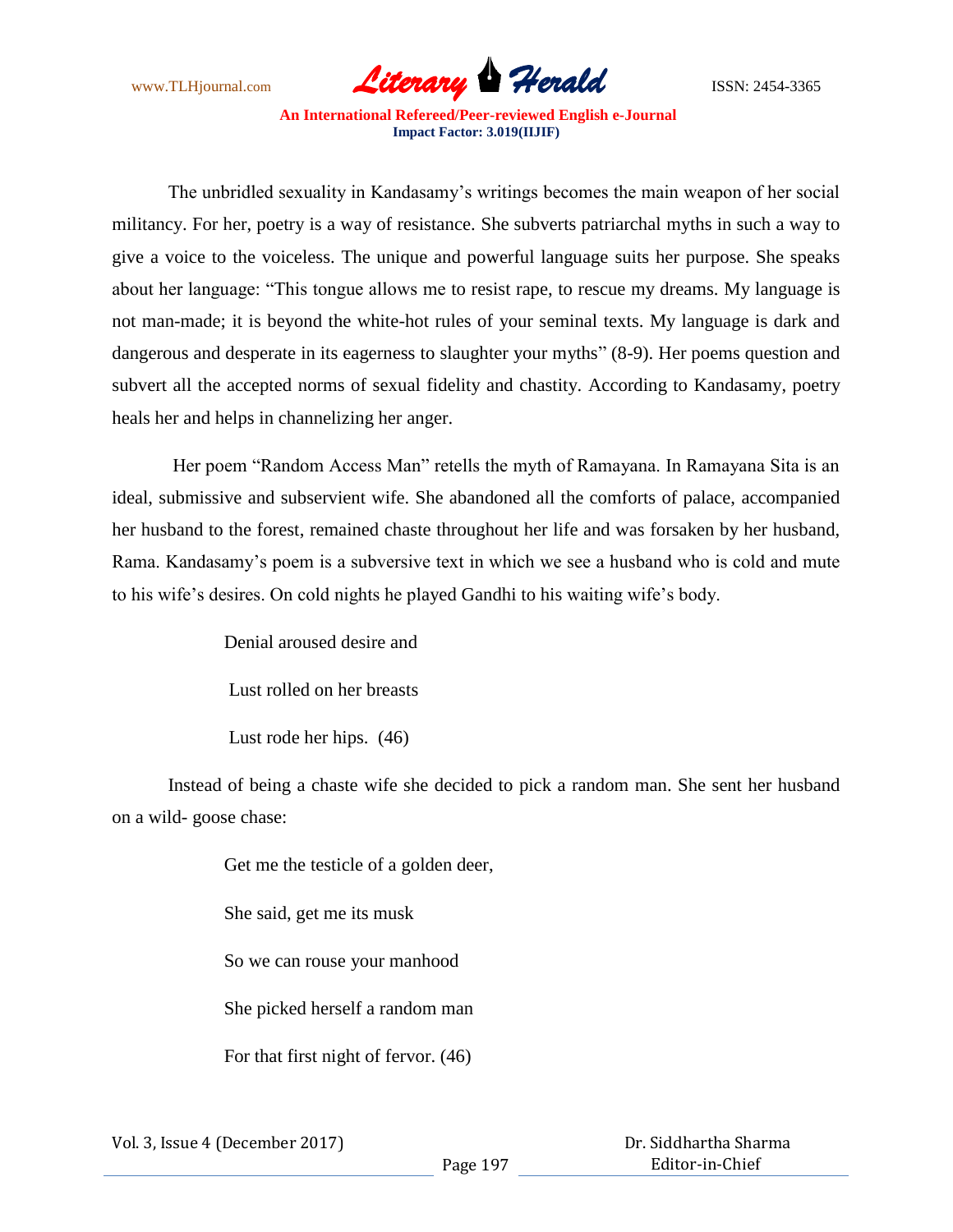www.TLHjournal.com **Literary Herald ISSN: 2454-3365** 

She became another woman, hot and hungry forever. She devoured every word that he uttered and by the time she left this stranger"s lap, she had learned all about love, from first to last. Kandasamy has deconstructed the myth of pure Sita in this poem. Her Sita is no longer a chaste wife. Here Sita is a transformed woman who is demanding and capable of taking choices of her own. She violates the societal norms of chastity and sexual fidelity.

"Backstreet Girls" is a poem addressed to the moral police. This poem breaks all shackles and grants independence to women. It asserts a woman"s freedom to take choices. They are free to choose their own roles- sluts, gluttons, bitches, witches and shrews. No more can they be kept within the iron bars of culture and tradition. No Manu can limit or contain them. Men can no longer choose them as wives but they are the ones who picks up and "stripes random men".

Leena Manimekalai is another writer noted for her powerful and rebellious writings. Her poetry becomes the site of contention as it acts as a medium of resistance. She laments that women in India are not encouraged to explore their sexuality, or even have one of their own. Their bodies are never for themselves- they always belong to someone else. To quote Manimekalai: "Obviously my poetry is dangerous to religious and ideologically fanatic minds. Language is my first enemy; its norms, design and usage are controlled by the dominant patriarchy". (qtd. in Ravishankar 2 )

"The Ocean that Exceeded the Tongue" is one among her noted poems. In this poem the speaker speaks about her body and its unquenchable desires. Her lust rattles like a bamboo forest. Nothing can stop the giant waves of her lust:

> In the embrace Giant waves shattered like Magical birds In the scream of a cruel voice The earth turned musical.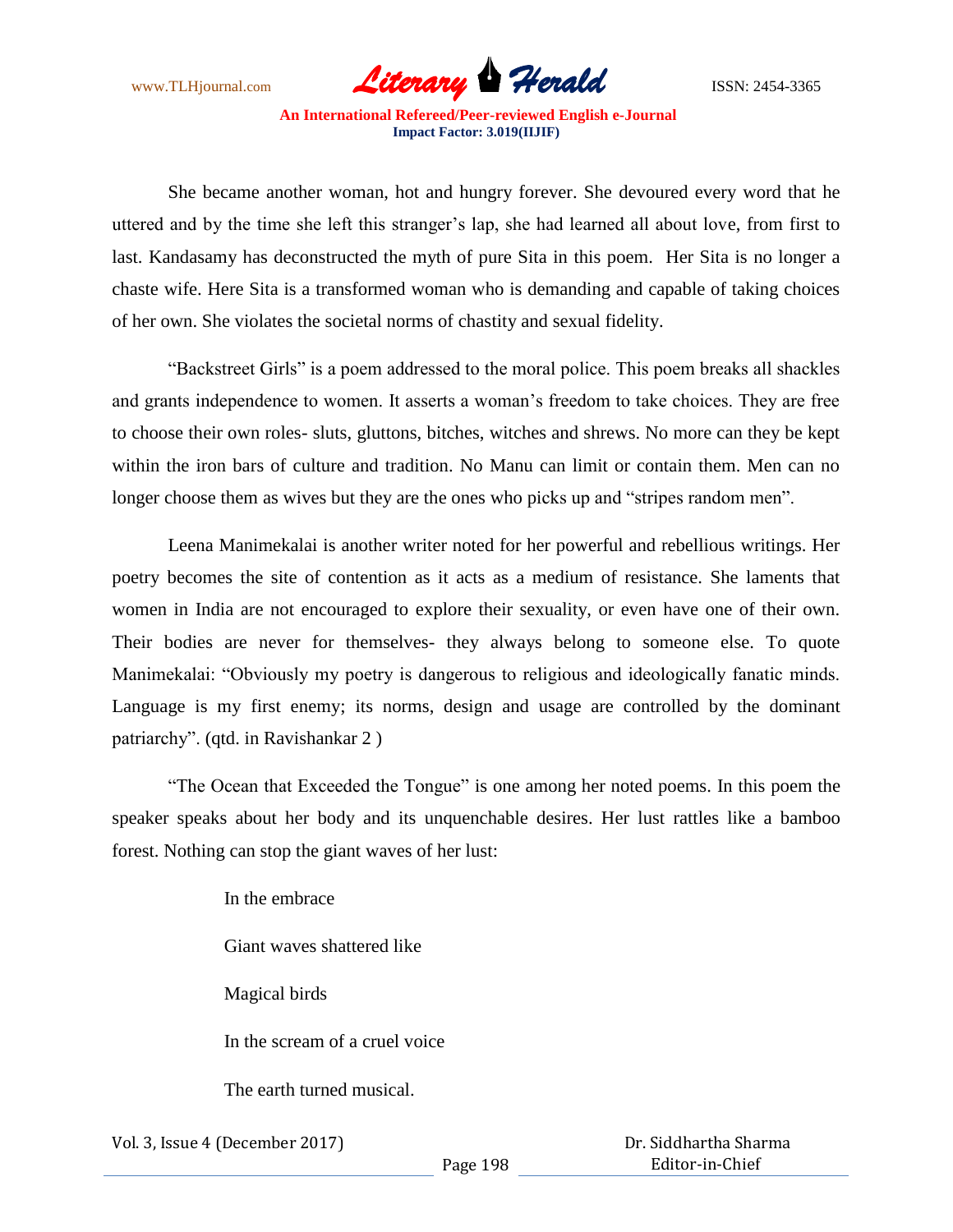www.TLHjournal.com **Literary Herald Herald** ISSN: 2454-3365

The poet compares her passion to a ferocious ocean. Women are trained not to express their feelings, anger and dissatisfaction openly. Here poet questions this gender bias and declares her love through powerful images.

The poem "Menstrual Flowers" celebrates the creative and productive aspects of womanhood. Menstruation is generally regarded as a taboo and as a sign of female impurity. Religion and patriarchy are pivotal in reaffirming the myth of impurity. But here menstruation stands for everything that is creative in a woman. They are the fragrant flowers which the poet offers to her loveable boatman who roars in the deep ocean of her passion. Menstrual flowers are the source of productivity. It intensifies her desires and "makes the forest go mad". For the poet, menstruation is not a painful experience but something that accentuates her passions and emotions. It is the fountain of creativity.

"Chichili" is another poem which celebrates female sexuality. Here the poet compares herself to a kingfisher and her body is multicoloured just like the bird.

> When in the mood I spread my wings Imaging the sky

Her multihued body is her bait with which she catches the fish (victim) and satiates her hunger. Usually women are the victims and her body is the cause but here we can see a reversal of roles. The "dark continent" becomes the site of power and authority, the object becomes the subject, the prey becomes the predator.

#### **Conclusion**

The poetry of Meena Kandasamy and Leena Manimekalai is an act of deliverance. Their writings attempt to erase the social stigma attached to female body. By writing the body, they undermine patriarchy and its dogmas. Their language is fiery and it has the power to blast the institutions like religion and patriarchy. They redefine words and their meanings to suit their

| Vol. 3, Issue 4 (December 2017) |          | Dr. Siddhartha Sharma |  |
|---------------------------------|----------|-----------------------|--|
|                                 | Page 199 | Editor-in-Chief       |  |